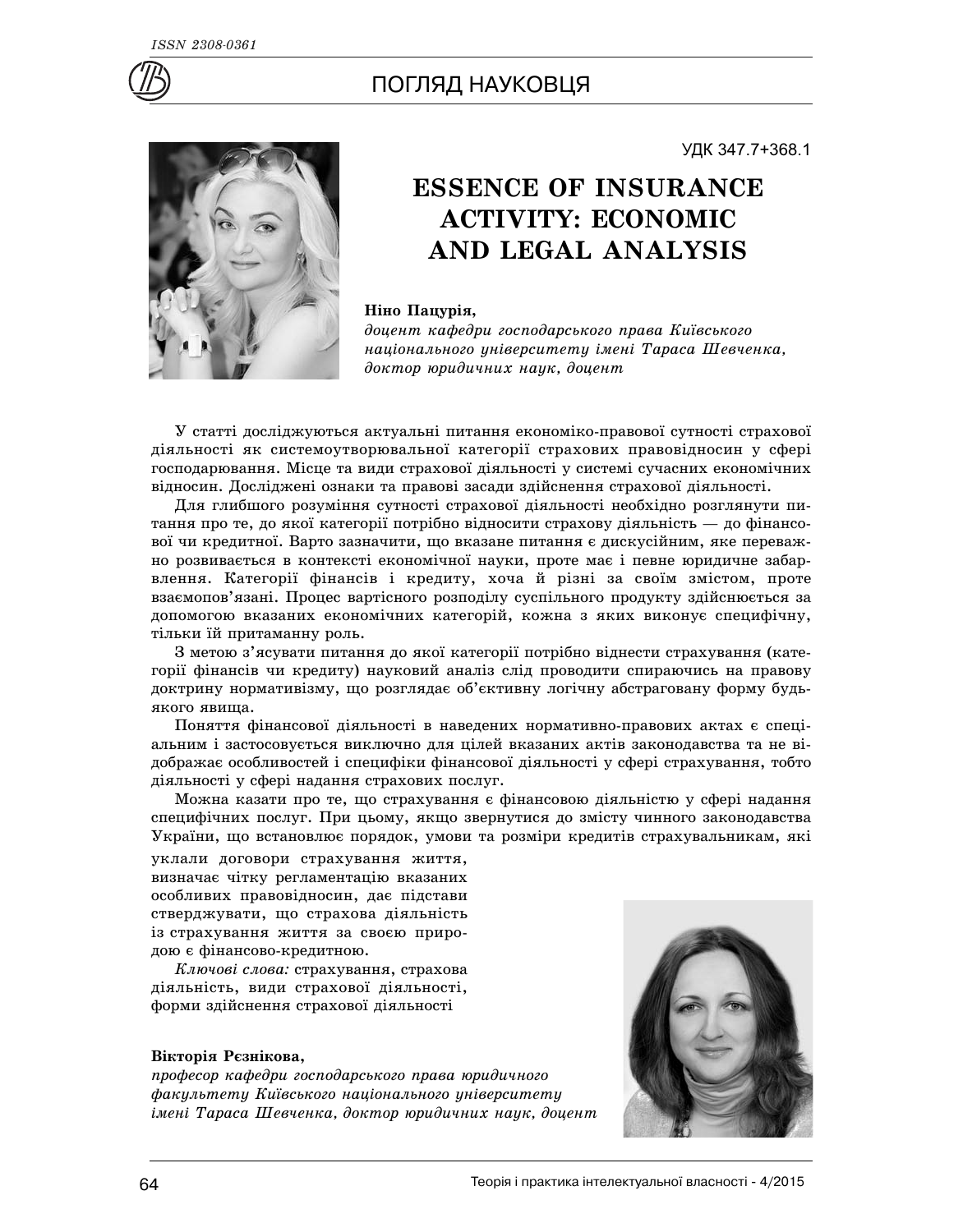## ПОГЛЯД НАУКОВЦЯ

**Problem Formulation.** The peculiarity of insurance activity of any kind (commercial insurance and non-commercial insurance) is a combination of private and public features, implemented directly while conducting this activity, and it is revealed in particular: 1) while concluding voluntary insurance agreements and conducting compulsory insurance based on the direct instructions of the law; 2) in the procedure of state registration of insurers, which is a binding action, and as the result they acquire the rights of a legal entity; 3) in the procedure of licensing the insurance activity; 4) at availability of the system of state insurance supervision in the state.

The review of the recent research and publications. The thesis researches of scientists of Ukraine — both economists and lawyers — are of significant importance for understanding the peculiarities of operation of the modern insurance system, namely of: Yu. Bahliuk (2008), V. Bazilevych (1998), A. Boiko (2011), O. Hamankova (2011), Yu. Yevchenko (2000), O. Zhuravka (2010), I. Zyskind (2011), D. Maruzhenko (2010), M. Mnich (2007 ), N. Patsuriia (2014), S. Osadets (2002), E. Stas (2012), T. Tatarina (2003), V. Furman (2006).

The **purpose** of the publication is explore topical issues of economic and legal essence of insurance activity as a system of insurance category relations in the sphere of management, and its place in the modern forms of economic relations, as well as the essence and the legal frameworkof the insurance business.

The main material presentation. For a deeper understanding of the essence of insurance activity, it is necessary to consider the matter of classifying the insurance activity, whether it is a financial or a credit category. It should be noted that the said issue is a controversial one, which mostly takes place in the context of economic science [1], but it also possesses a certain legal connotation. Though the categories of finance

and credit are different in content, they are interrelated. The process of cost allocation of the social product is carried out by means of these economic categories, each of which performs a specific role attributed only to it.

Finance (from the Latin *Financia* cash, income) is a set of economic relations, arising in the process of formation, distribution and use of the centralized and decentralized funds of cash flow [2, 12]. The credit is largely similar to the finances. The scientists define credit as a set of special economic relations between the subjects of the market when placing a certain share of ownership in a loan on the basis of compulsory recover, repayment, maturity, target use [3, 5]. The common features inherent to the two specified categories show their proximity and relatedness of the economic nature. However, the nature of their functions varies greatly: credit, unlike finance, operates based on credit repayment. This is the most important feature and attribute of a credit. The credit resources are formed in the process of the redistribution at the expense of temporarily free funds of economic entities; the financial ones are formed by income and savings generated at the stage of cost allocation. The credit resources are provided to borrowers for a certain period in terms of repayment and payment; the financial resources are given for free and without specifying the conditions for their return. Finally, unlike finance a credit has a closer connection with monetary circulation, by means of which the needs of business entities in payments required for its circulation can be satisfied. The existence of the common features in finance and credit leads to their close relationship and interaction in the allocation process; this is especially true in the integrated use of financial and credit resources [4, 212]. These relationships are so closely interconnected and interdependent, that they are defined as a financial and credit mechanism.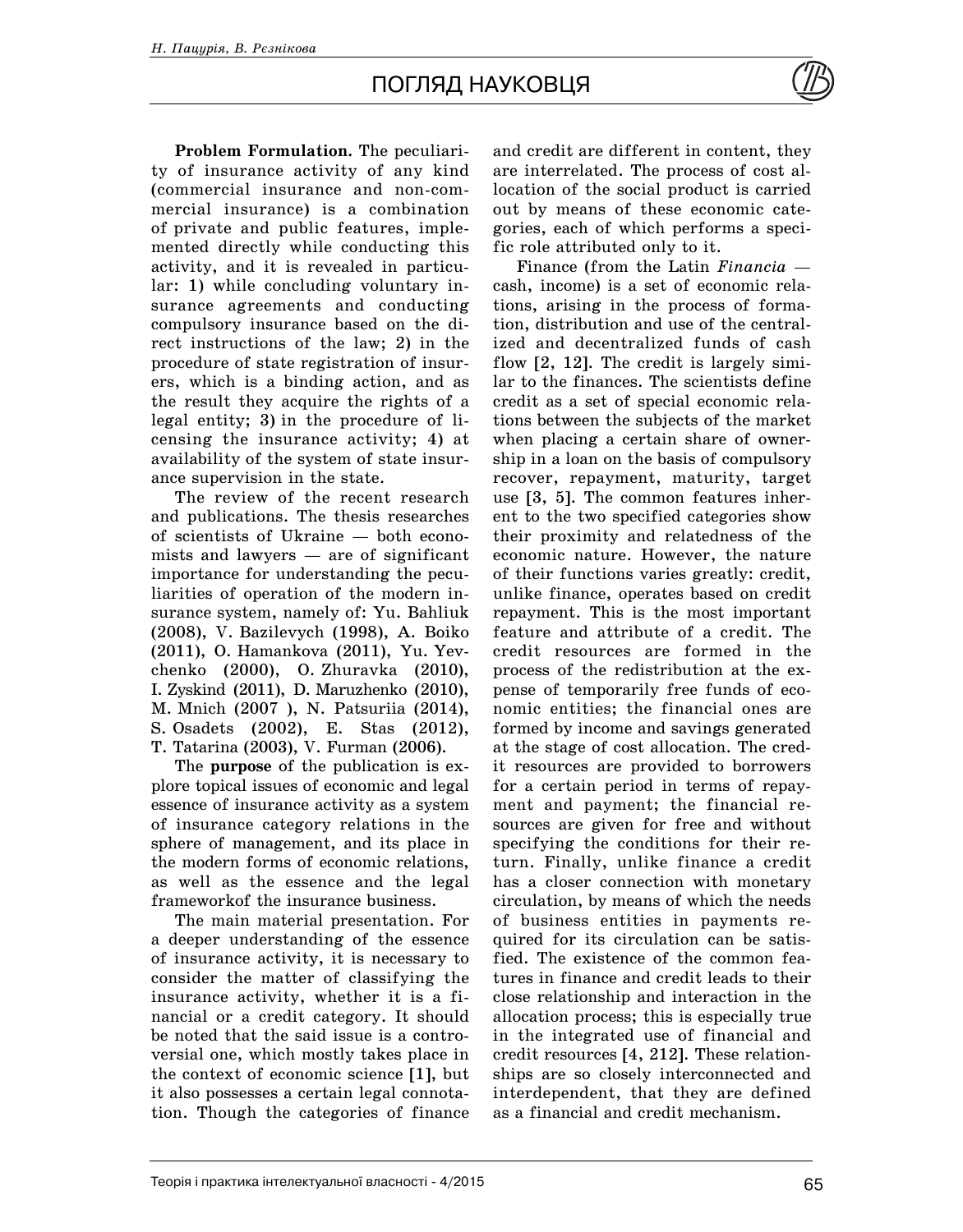

The financial and credit mechanism acts as constituent part of the single financial and credit system, which covers the areas of financial and credit relations (the object of the financial and credit system), a complex of financial and credit institutions (the subject of the financial and credit system). This mechanism provides financial and credit institutions with the possibility to influence the financial and credit relations and create the necessary preconditions for the redistribution of money through: the budget system; the banking system; the circulation of securities; the insurance system [5].

In order to clarify the matter as in which category insurance should be included (finance category or credit category), in our opinion, it is necessary to conduct the scientific analysis based on legal doctrine of normativism that considers the objective logic abstracted form of any phenomenon.

According to Art. 333 of Economic Code of Ukraine insurance, as well as support activities in the sphere of finance and insurance, refers to the financial activity of economic entities. The notion of financial activities is not included into the Economic Code of Ukraine, while the concept of financial activities is defined and / or was defined in some regulations of the current legislation of Ukraine. The Instruction on the procedure of composition and publication of financial reports of banks of Ukraine, approved by Resolution of the Board of the National Bank of Ukraine dated  $27.12.2007 \le 480$  [6], and the Instruction on the procedure of composition and publication of financial reports of banks of Ukraine, approved by Resolution of the Board of the National Bank of Ukraine dated 7.12.2004  $\mathcal{N}$  598 [7], recognize the financial activity as activity that cause changes in the size and composition of the bank's equity and borrowed capital. According to Decree of the Ministry of Finance of Ukraine dated  $28.12.2009$   $\mathcal{N}$  1541 «On

Approval of the Regulation (Standard) for Accounting in the Public Sector 101 "Presentation of Financial Statements"» [8] the financial activity is the activity that leads to changes in the size and composition of equity and debt capital.

According to Decree of the Ministry of Economy and on Issues of European Integration of Ukraine dated June 17, 2003  $\mathbb{N}$  157 «On Approval of Methods Recommendations as to the Implementation of the National Regulations (Standards) of Accounting in the Sphere of Catering and Personal Services, Harmonized with the International Standards» [9] and Order of the Ministry of Finance of Ukraine dated 07.02.2013  $\mathcal{N}$  73 «On Approval of the National Policy (Standard) of Accounting 1 General Requirements for Financial Reporting" [10] a financial activity is an activity that leads to changes in the size and composition of equity and borrowed capital of the enterprise.

In the light of the foregoing the concept of the financial activity in the above legal acts is a special one and is used exclusively for the purposes of these instruments of legislation and does not reflect the peculiarities and specifics of the financial activity in the field of insurance, that is an activity in the sphere of provision of insurance services.

In accordance with paragraph 9 Article 4 of the Law of Ukraine «On Financial Services and State Regulation of Financial Services Markets» [11] the services in the sphere of insurance and pension savings are recognized as financial services, which, according to p. 5, Art. 1 of the said Law, are transactions with financial assets carried out in the interest of the third parties for their own account or the account of these persons and in cases provided by law, at the expense of financial assets raised by other people with the aim to get profit or maintain the real value of financial assets.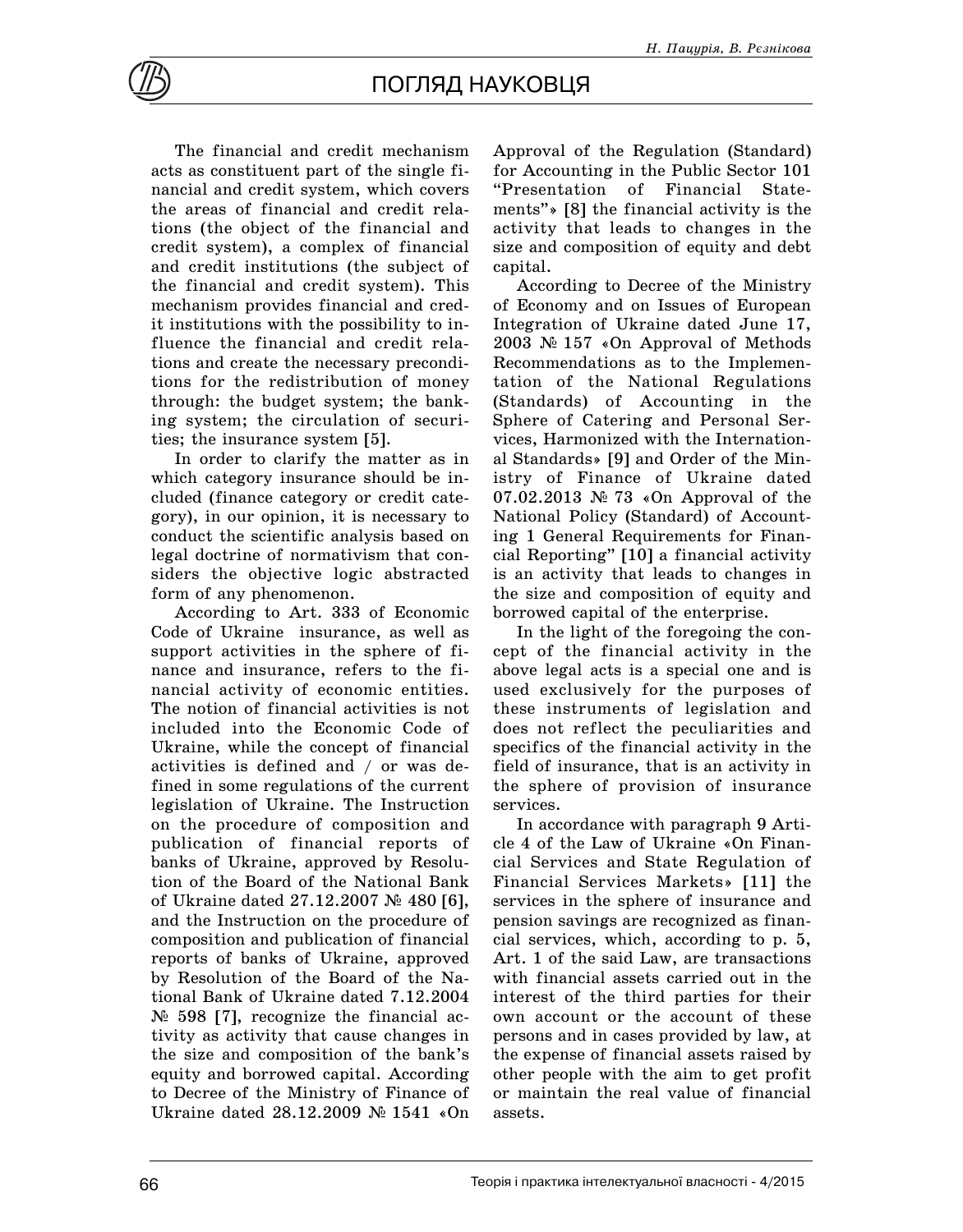## ПОГЛЯД НАУКОВЦЯ

Thus, we can say that insurance is a financial activity in the sphere of providing specific services. In addition, if we look at the content of ch. 4. Art. 333 of the Economic Code of Ukraine, insurance in the economic sphere is an activity aimed to cover long-term and short-term risks of the entities using the savings via the credit and financial system or without such usage. However, Art. 2 of the Law of Ukraine «On insurance» stipulates that the insurers engaged in life insurance may provide loans to insurants who have concluded life insurance contracts. Part 20 of Article 31 of the law that defines the procedure for the placement of insurance reserves as a separate asset category to which insurance reserves funds can be invested, determines the loans to insurants — individuals who have concluded life insurance contracts within the redemption amount at the moment of the loan granting and on the security of redemption amount. In this case, the loan cannot be granted earlier than one year after the entry into force of the insurance contract and for the term that exceeds the period remaining prior to the expiry of the term of the insurance contract. The procedure, the terms of loans granting and loans size, the reserve formation order to cover possible losses are set by the authorized body in coordination with the National Bank of Ukraine (ch. 11, Art. 2 of the Law of Ukraine «On insurance»). The Resolution of the State Commission for Regulation of Financial Services Markets of Ukraine dated 3.12.2004 2883 «On Approval of the Provision on the Order, Terms of Granting and the Size of Loans to the Insurants who Have Concluded Life Insurance Contracts» [12] (hereinafter — the Regulation  $\mathcal{N}$  2883) sets forth that a lender (the insurer that provides an insurant with a credit) may extend credit to the borrower (the insurant that concluded the life insurance contract and received a loan on condition of repayment, payment, maturity) within the redemption amount at the moment of the loan granting and for the term that does not exceed the period remaining prior to the expiry of the term of the insurance contract. If the insurance contract provides regular, consistent payments (annuity), a loan agreement can be concluded within the period of waiting for such a life insurance contract (para. 2.5).

According to p. 3.5 of the Provision  $\mathcal{N}$  2883 credit relationships are regulated by a loan agreement concluded between the creditor and the borrower that defines the mutual obligations and liabilities of the parties and cannot be changed unilaterally without the consent of both parties. However, according to p. 3.11 credit cannot be granting earlier than one year after the entry into force of the insurance contract.

There is a perception that insurance is a separate economic category, along with finance and credit, which to some extent combines features of both financial and credit relations [13, 44]. However, the above consideration points out to the fallacy of the specified scientific position.

The analysis of the current legislation of Ukraine, which establishes the procedures, conditions and size of loans granting to insurants who have concluded life insurance contracts, defines a clear regulation of these special legal relations, gives reasons to assert that the insurance activity on life insurance is a finance and credit one by its nature.

In our view, the systematic analysis of the category «insurance activity» requires an integrated approach to the study of a wide range of occurrences, processes, and concepts associated with this phenomenon. This refers to the individual elements that collectively characterize the insurance activity as a complex integrated subsystem in the general system of insurance relations in the economic sphere, namely: insurance fund, insurance service, insurance service market, State supervision over insurance activity.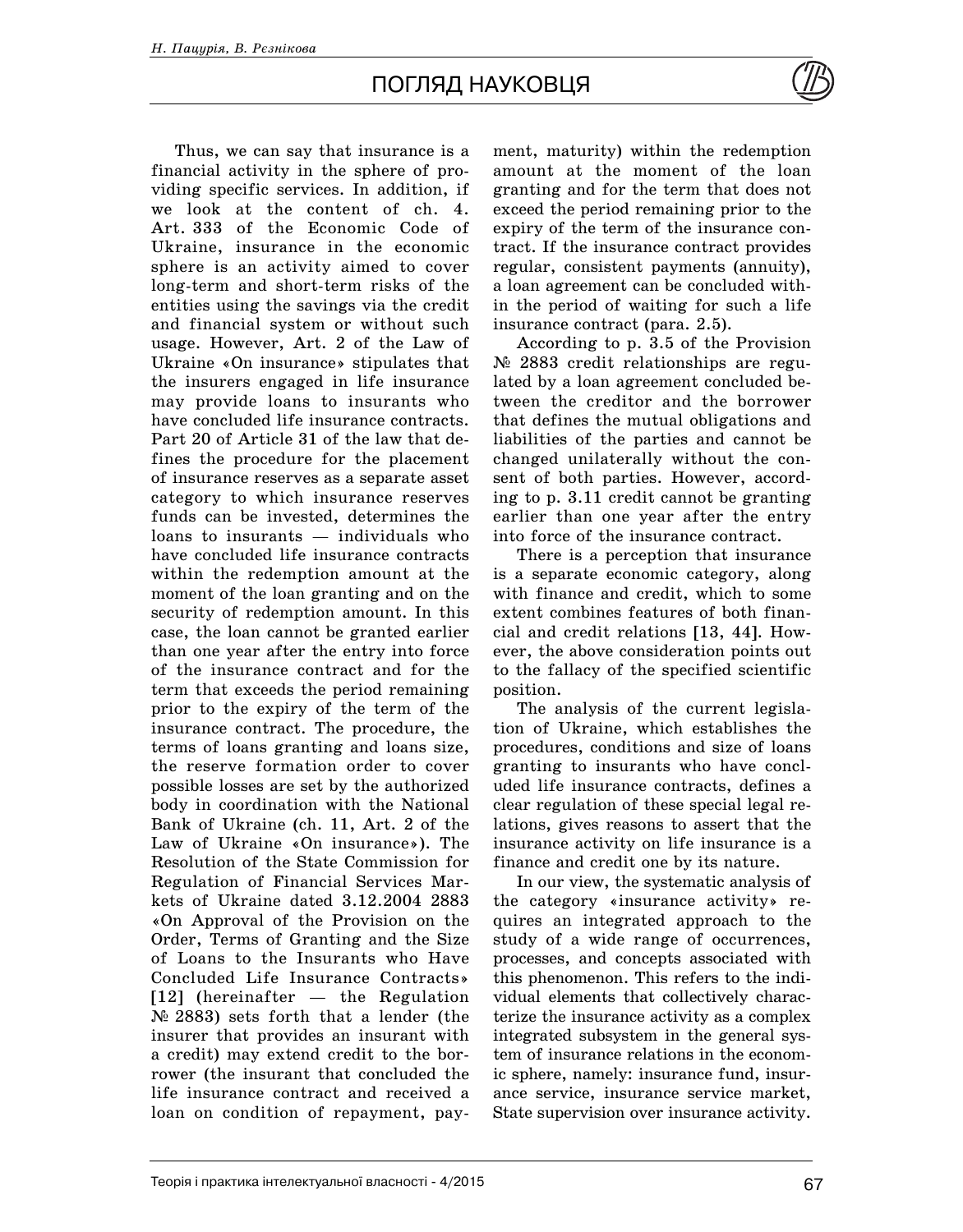

It should be noted that each of the above elements of the system of insurance relations is a backbone category in relation to other elements that are the systems of a lower level or subsystems [14, 20]. Amid the synergetic paradigm it can be stated that the insurance relations in the sphere of economy is a complex open system that is constantly changing (evolving) and contains a number of independent subsystems that are still developing in accordance with their internal laws among other laws [15, 9].

These categories are in the direct interrelation with each other, influence each other, but to ascertain their specificity they require a clear distinction. These dependencies allows detecting the general system of insurance relations in economy, so, the need for the protection of property interests of business entities from the negative impact of hazards of various kinds and forms of manifestation (insurance claims), which can cause damage to business entities and individuals, gives rise to insurable interest. Such interest has become the content of the insurance need of a business entity and it is characterized as a social relation, which has a social character that is reflected in the realization and implementation of goals [16]. To pursue this goal the interested persons create an insurance fund (that can be different in their organizational forms) by means of the gradual payment of regular premiums, at the expense of which it is formed. However, to ensure the proper functioning of the insurance fund (its formation, spending and investing the insurance fund) is possible due to business insurance activity. In its turn, the proper functioning of economic insurance activity creates preconditions for the full development of the insurance market of Ukraine, which provides: development of insurance intermediary, reinsurance, formation of relations between insurers (beneficiaries, insured and other third parties in insurance liabilities); formation of the professional

infrastructure of the institutions of independent expert appraisers, actuaries, underwriters, auditors; the proper functioning of associations of insurers and self-regulatory organizations; implementation of an effective mechanism of the state regulation of insurance activity and improving public policy in the sphere of insurance services.

We have mentioned that the need for insurance protection of property interests of the interested persons in a market environment can be met mainly through the professional activity of the insurance organizations (companies), which is aimed at creating the insurance fund raised at the expense of a great circle of participants.

As noted, the category of insurance fund is a crucial one in the process of formation and direct implementation of the insurance business relations and it is an compulsory component of insurance activity, which in its turn mediates the formation, registration, placement and spending the insurance fund (insurance reserves). The economic doctrine has different approaches to the problem related to what an insurance fund of an insurer is and what kind of structure it has. Thus, L. M. Gorbach, in our view, incorrectly indicates that the insurance fund of an insurer comprises of the authorized capital, insurance reserves, guarantee fund and free reserves of an insurer [17, 56]. In our opinion, L. Gorbach has too broad understanding of the insurance fund structure, besides this is the mistake to include insurance of the authorizedcapital into the insurance fund. The authorized capital of the insurer, like of any other business entity, according to O. Yankova's theory, defines only: 1) the legal preconditions to recognize it as an independent legal personality and a participant of legal relations; 2) the economic preconditions for the independent property participation in commercial turnover, because the essence of this participation remained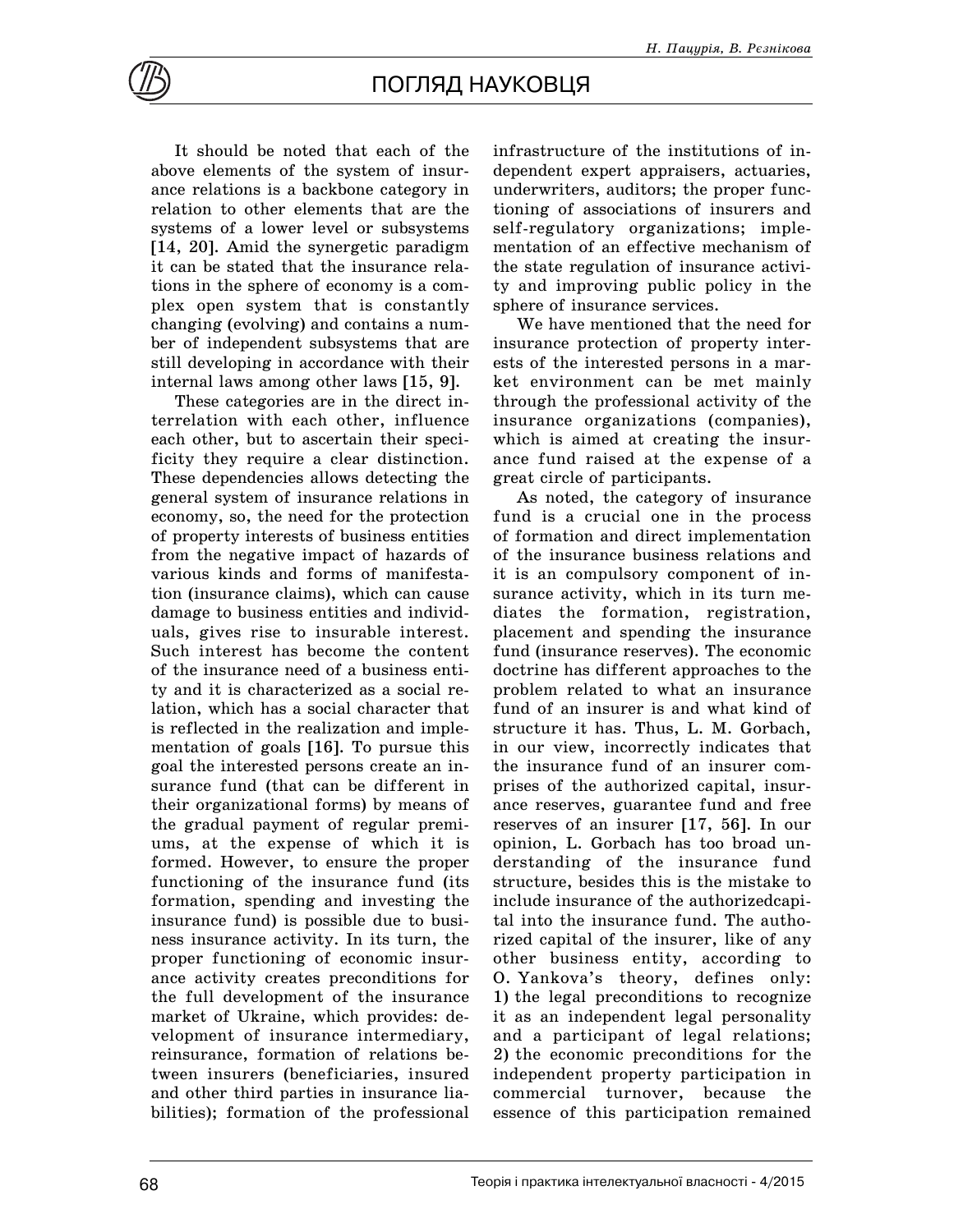unchanged in the changing social and economic conditions; 3) the possibility of implementing liability measures for the obligations; 4) the conditions for implementing the principle of individual responsibility of a founder and of a company established by the founder [18, 5].

The modern economic and legal doctrine provides that the authorized capital shall not perform the function of protecting the interests of creditors. As Yu. Hort rightly states, the analysis of each of the elements of capital maintenance doctrine gives grounds to assert that it not only protects the interests of creditors in the company's solvency, but also adversely affects the ability of the authorized capital to be a mechanism for attracting investments to the company. The pro-creditor concept of the authorized capital does not correspond to the present state regulation of the economic relations, and therefore subject to cancellation [19, 330].

On the other hand, economists A. Godin and S. Furmina rightly point out that the theory of the insurance fund is based on the amount of financial resources that are necessary for an insurer to perform insurance liabilities, and recognize the insurance fund as one that equals to the scope of insurance reserves [20, 28].

The current legislation of Ukraine does not contain the concept of insurance fund. However, Art. 1 of the Law of Ukraine "On insurance" states that it is due to money funds generated by insurance payments made by individuals and legal entities the property interests of individuals and legal entities is protected. While analyzing the current legislation of Ukraine, in particular Art. 31 of the Law of Ukraine «On insurance», it is clear that it refers to the insurance reserves, because they are formed by insurers with the aim to ensure future payments of insurance premiums and insurance compensation depending on the types of insurance (reinsurance), for which insurance premiums is the source of formation.

The insurance reserves are included into special funds of an insurance company, and they provide financial reliability of an insurance company and indicate the scope of its insurance liabilities under insurance agreements. High efficiency of funds use is achieved within the insurance fund of an insurance company (companies). Losses in this case are distributed to all participants in the insurance fund, and significant redistribution of funds takes place [21, 12]. Under this insurance, an insurer's aim is to obtain monetary compensation, the amount of which should exaggerate the size of the paid insurance premium. This interest encourages the insurant to participate in the insurance relationship that determines establishment of a special legal regime for insurance reserves of the insurer.

In our opinion, the term «an insurer's insurance fund» can provide the following understanding: they are the insurance reserves that are formed at the expense of monetary contributions made by insurants and reflect the amount of the insurance liabilities under insurance agreements and are created to ensure future payments of insurance premiums and insurance claims depending on the types of insurance (reinsurance).

**Conclusions.** The above basic components that make up the insurance activity and characterize it as a special kind of economic activity, lead to formulate the concept of insurance activity.

The insurance activity is regulated by law, is carried out under license for economic activity of business entities (insurers), relates to the provision of insurance services to legal entities or natural persons (insurants) due to money funds (insurance reserves), which are formed by payments of insurants to protect their property interests in case of occurrence of the events (insurance cases) stipulated by law or insurance contract.

It is clear that the development of insurance activity mainly depends on the state of the legislation regulating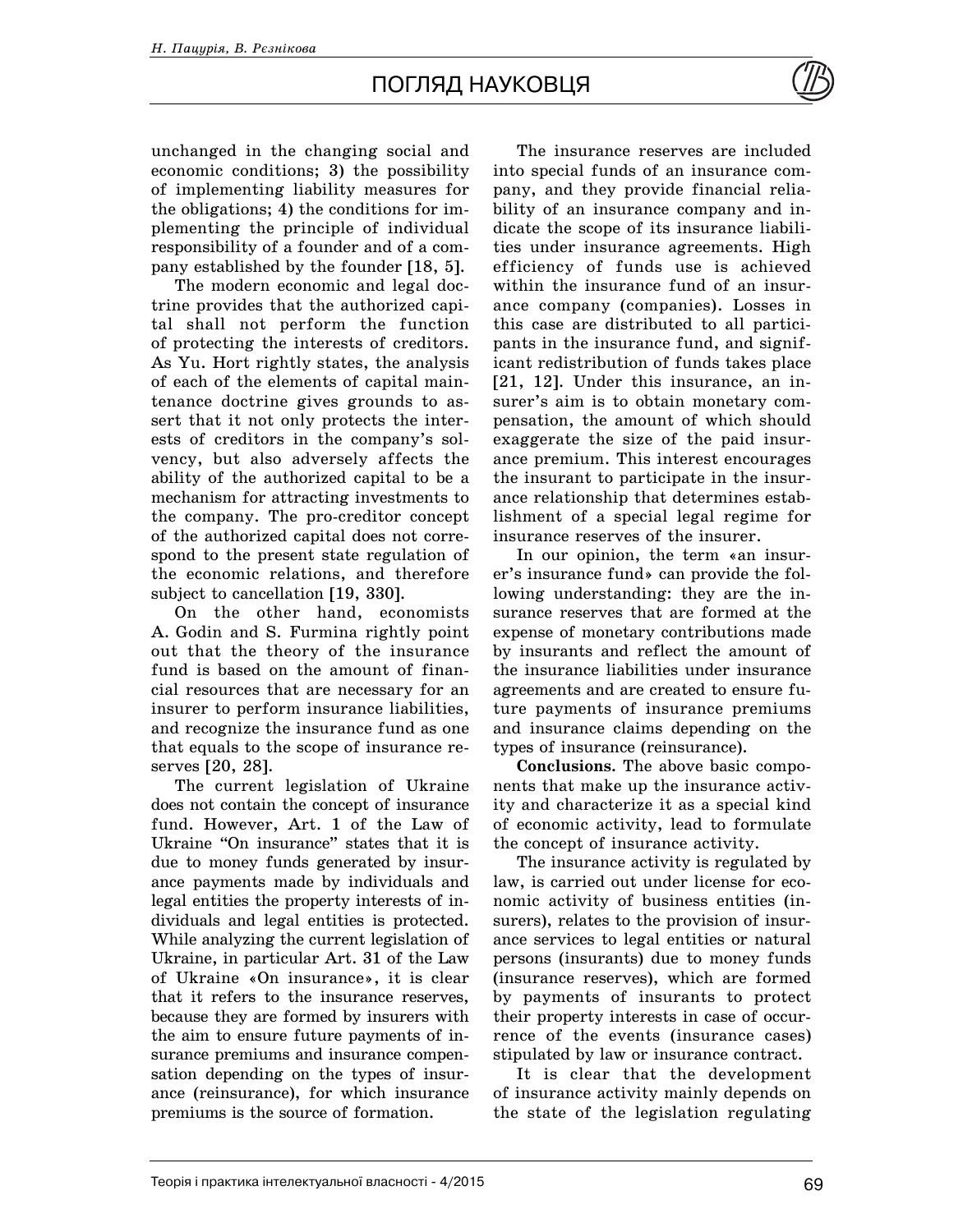

insurance relations. To meet the challenges facing the insurance activity by means of regulation, it is necessary to work out the approaches to insurance activity as to the form of business activity on providing insurance services.

In view of the aforementioned, the conclusions concerning the economic activity made by O. Vinnyk are expedient [22, 26].

Bearing in mind the concept, it should be emphasized that the insurance activity as a separate specific type of economic activity is carried out on the certain principles that, on the one hand, take into account the market orientation of the national economy and therefore pro-

vide considerable freedom for the subjects of such activity, and, on the other hand, the social tendency of the insurance sector that leads to the establishment of the certain limitations for the economic subjects with the aim of taking into consideration the public interest in the respect of the public economic order established by the State. It involves compliance with the different requirements from the part of the subjects of insurance activity that relates to: quality insurance services; fair competitive behavior at the market of insurance services; protection of the property interests of insurance consumers.  $\triangleleft$ 

### Список використаних джерел

- 1. Фурман В. М. Страховий ринок в Україні: проблеми становлення та стра*meгія розвитки : дис. ... доктора екон. нацк : 08.04.01 / В. М. Фирман. — К.*, *2006. — 421 ñ.*
- *2. Ìàëüöåâ Â. À. Ôèíàíñîâîå ïðàâî : ó÷åá. [äëÿ ñòóä. ïðîô. íàó÷. çàâåäåíèé] / В. А. Мальцев. — 3-е изд., испр. и доп. — М. : Академия, 2008. — 256 с.*
- 3. Поченчук Г. М. Кредит в системі чинників економічного зростання Украї*ни: автореф. дис... канд. екон. наук: спец. 08.00.01 «Економічна теорія та icmopiя економічної думки» / Г. М. Поченчук. — К., 2007. — 19 с.*
- *4. Òåðåùåíêî Î. Î. Ô³íàíñîâà ä³ÿëüí³ñòü ñóá'ºêò³â ãîñïîäàðþâàííÿ : íàâ÷. nociб. / О. О. Терещенко. — К. : КНЕУ, 2003. — 554 с.*
- 5. Бектенова Д. Ч. Формирование рыночной денежно-финансовой системы [Электронный ресурс] / Д. Ч. Бектенова // Вестник Кыргызско-Россий- $\emph{c}$ кого Славянского ун-та. 2002. — Т. 2. — № 3. — Режим доступа : *http://www.krsu.edu.kg/vestnik/2002/v3/index.html*
- 6. Інструкція «Про порядок складання та оприлюднення фінансової звітності банків України», затверджена Постановою Правління Національного банку *України від 27.12.2007 р. № 480 / Офіційний вісник України.* — 2008. —  $N_{\rm P}$  5.  $-$  Cm. 125.
- 7. Інструкція «Про порядок складання та оприлюднення фінансової звітно*ñò³ áàíê³â Óêðà¿íè», çàòâåðäæåíà Ïîñòàíîâîþ Ïðàâë³ííÿ Íàö³îíàëüíîãî* банку України від 07.12.2004 р. № 598 // Офіційний вісник України. - $2004. - N_2 52. - Cm. 3456.$
- 8. Наказ Міністерства фінансів України «Про затвердження Положення (стандарту) бухгалтерського обліку в державному секторі 101 «Подання фінансової звітності» від 28.12.2009 р. № 1541 // Офіційний вісник Украї $hu. -2010. -\mathcal{N}$ <sup>2</sup>. - Cm. 352.
- 9. Про затвердження Методичних рекомендацій щодо впровадження націо*íàëüíèõ ïîëîæåíü (ñòàíäàðò³â) áóõãàëòåðñüêîãî îáë³êó ó ñôåð³ ãðîìàäñüкого харчування і побутових послуг, гармонізованих з міжнародними cmaндартами [Електронний ресурс]. — Режим доступу http://search.ligazakon.ua/l\_doc2.nsf/link1/ME03298.html*
- 10.Наказ Міністерства фінансів України «Про затвердження Національного положення (стандарту) бухгалтерського обліку 1 «Загальні вимоги до фі*нансової звітності» від 07.02.2013 р. № 73 // Офіційний вісник України.* —  $2013. - N_2$  19. - Cm, 665.